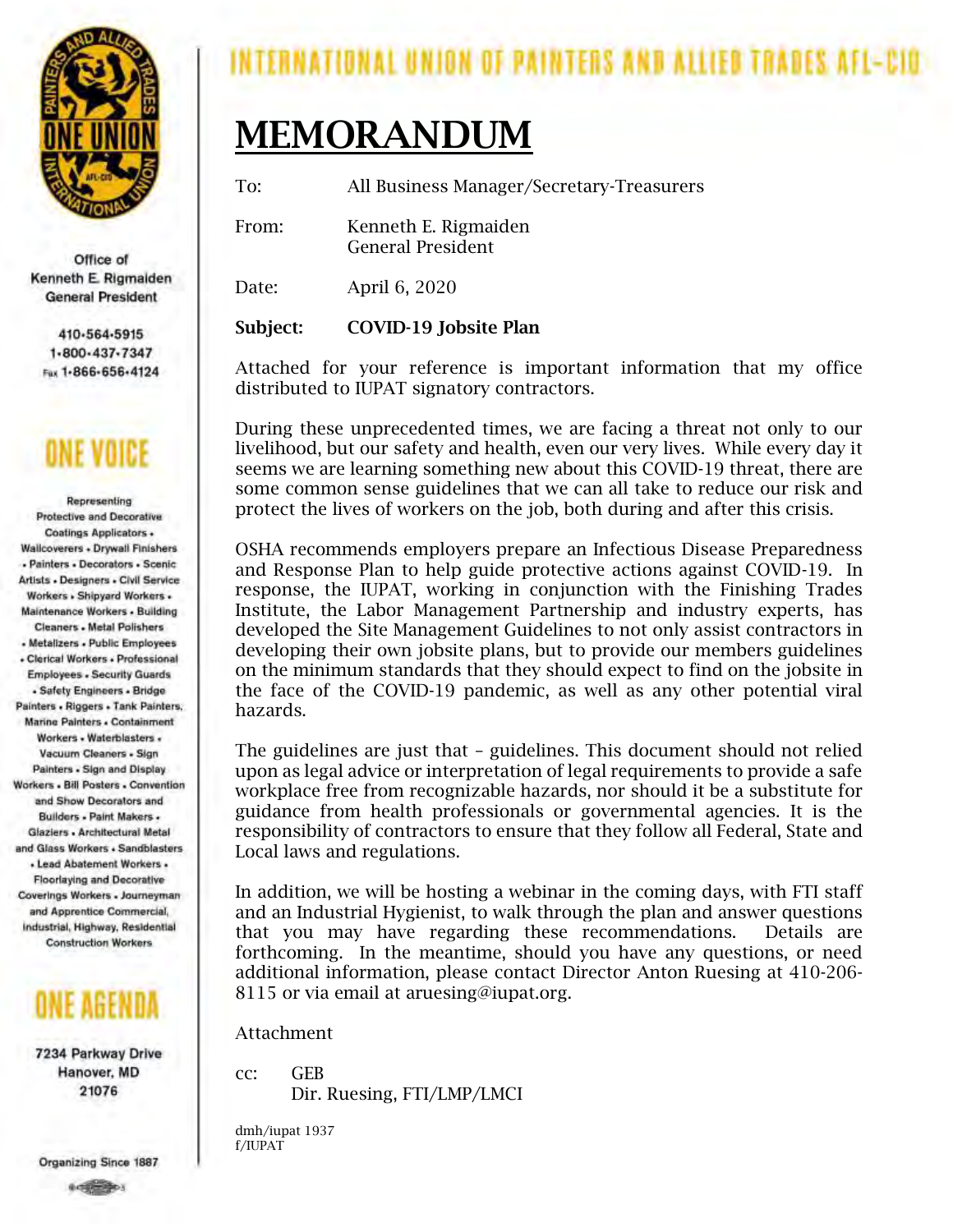



### **FORWARD**

This COVID-19 Construction Site Management Plan (COVID-19 Plan or Plan) is designed to assist IUPAT Contractors and Employers in implementing worksite controls to reduce the risk of COVID-19 transmission among site workers and the public. This Plan was developed from Federal and State laws, policy and guidance, as well as professional industry research and standards of care in COVID-19 transmission risk reduction. The information used to develop this Plan is up to date as of April 3, 2020. This COVID-19 Plan is a Plan of "best practices" and does not take into account availability of resources or work site disruption; as its goal is to promote the best possible combination of methods to reduce COVID-19 transmission and protect workers. Removal of risk reduction controls, may reduce the effectiveness of the Plan to achieve the intended goal of reducing construction workers COVID-19 transmission risk to themselves and others. As this Plan is based on the current understanding of the pandemic, it will need to be updated as information on the pandemic and issued guidance evolves. The Employer has overall responsibility for worksite health and safety for its workers and visitors, however, worker(s) have an important part to play by carrying out the COVID-19 transmission risk reduction procedures as outlined in this Plan as well as Federal and State laws, policies and guidance applicable to the COVID-19 Pandemic.

### Approvals

Employer Authorized Agent

Employer COVID-19 Officer

Finishing Trades Institute 7230 Parkway Drive Hanover, MD 21076 7230 Parkway Drive

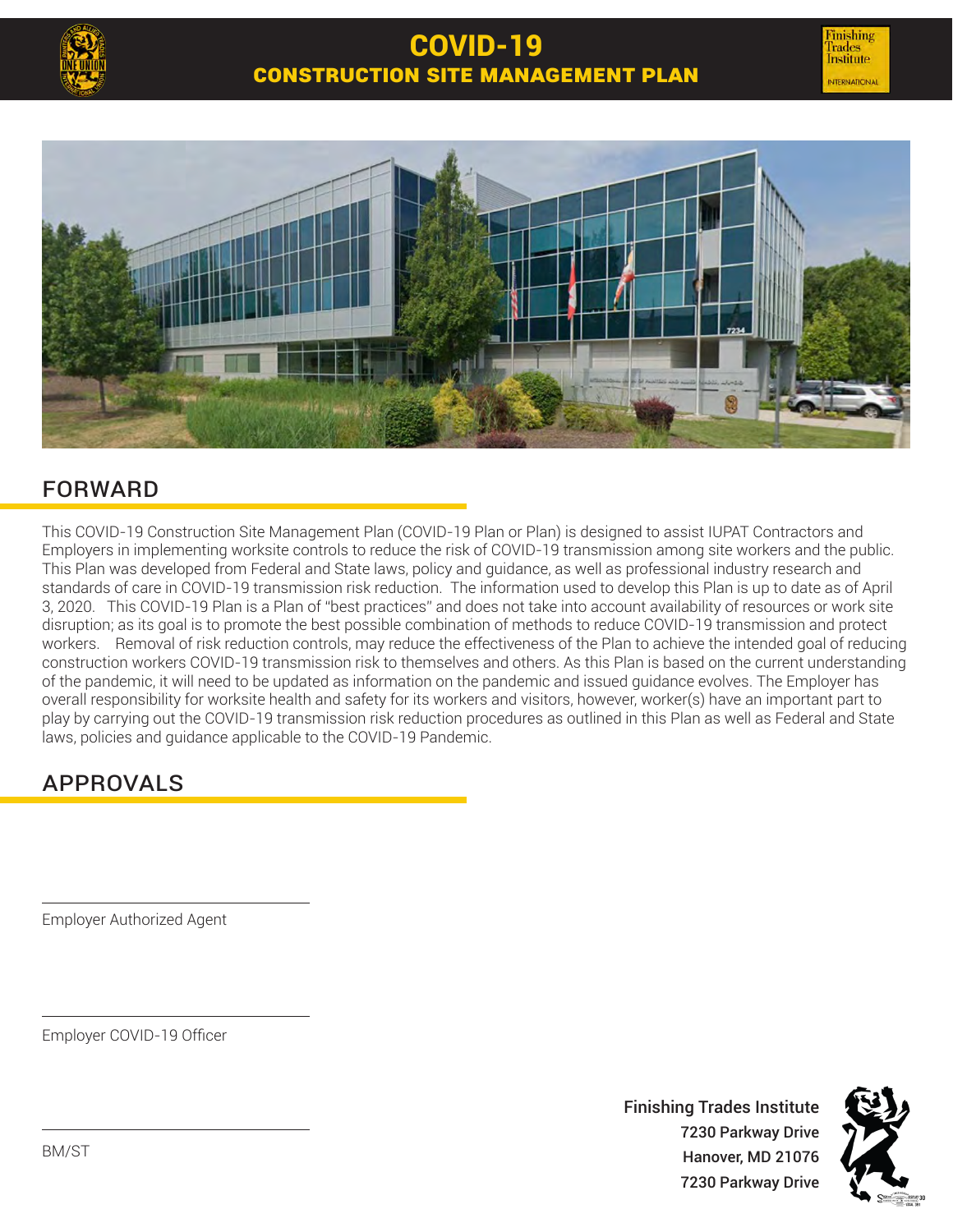

## POLICY STATEMENT

It is the mission of [Employer] to present a workplace free of recognized health and safety hazards as mandated under the preamble of the OSH Act of 1970 under Section 5(a)(1,2) as stated: "Each employer shall furnish to each of his employees employment and a place of employment which are free from recognized hazards that are causing or are likely to cause death or serious physical harm to his employees; shall comply with occupational safety and health standards promulgated under this Act." As Coronavirus is known hazard and the disease it causes could have significant health effects, including death, and could potentially be present on any worksite; its risk to workers will be assessed and controls shall be implemented and reviewed on an on-going basis. All trades and workers shall be governed under this Plan while working on this site.

### Introduction

It is now well understood that transmission of the COVID-19 virus can occur easily though contact with infected persons expelled droplets (from breathing, talking, coughing or sneezing) in air which then create airborne aerosols traveling up to distances of 27 feet and through cross contamination of surfaces. Therefore, it is important to evaluate a worksites risk factors which contribute to transmission of COVID-19 between workers (and the general public including workers family members) and then develop and implement control methods to reduce those risks. Certain factors will increase a person's risk to infection, while other factors will decrease the risk. The main risk factor of infection is whether or not a person is around those who are sick. People who are working during the COVID-19 pandemic are at increased risk if they frequently interact with potentially infected or infected individuals and/or work in areas where surface contamination may be present. Unfortunately, it is possible for a COVID-19 infected person to not show symptoms or only have mild symptoms and still infect others. This Plan will therefore implement a combination of different controls in an attempt to reduce the risk of COVID-19 transmission to as low as possible.

### **SCOPE**

All site personnel, including visitors, are required to comply with this Plan. Due to the high transmission potential of the COVID-19 virus, and its potential to effect multiple workers on any given site, [Employers compliance policy] procedures shall be implemented for site personnel violating the policies and procedures of this Plan.

This Plan pertains to all areas of the worksite (active work areas, staging areas, break areas, changing areas, bathrooms, etc.) as potential for COVID-19 transmission is possible anywhere workers are.

### Organization, Authority and Responsibility

In order to develop, implement and maintain the effectiveness of this Plan, it is important for all stakeholders to clearly understand the responsibilities inherent in their job duties. Below are the minimum requirements necessary to remain compliant with this COVID-19 Construction Site Management Plan:

### Employer Responsibilities

- Develop, implement and maintain a [enter name of Employer] COVID-19 Construction Site Management Plan
- **Designate a worksite COVID-19 Officer**
- Develop, deliver and maintain a training course as outlined in the Plan for all site personnel and visitors
- Fund to the level appropriate the Plan to ensure compliance with this Plan and the applicable OSHA Standards, CDC guidance and applicable State and Local government rules; this includes funds for purchasing of vital equipment, disinfectants and cleaners and additional workers where necessary as well as funding of all related procedures
- [Employer] shall ensure that all known and current aspects of COVID-19 transmission risk reduction are captured in this Plan and that those aspects are effectively transferred through training sessions to all site personnel and visitors

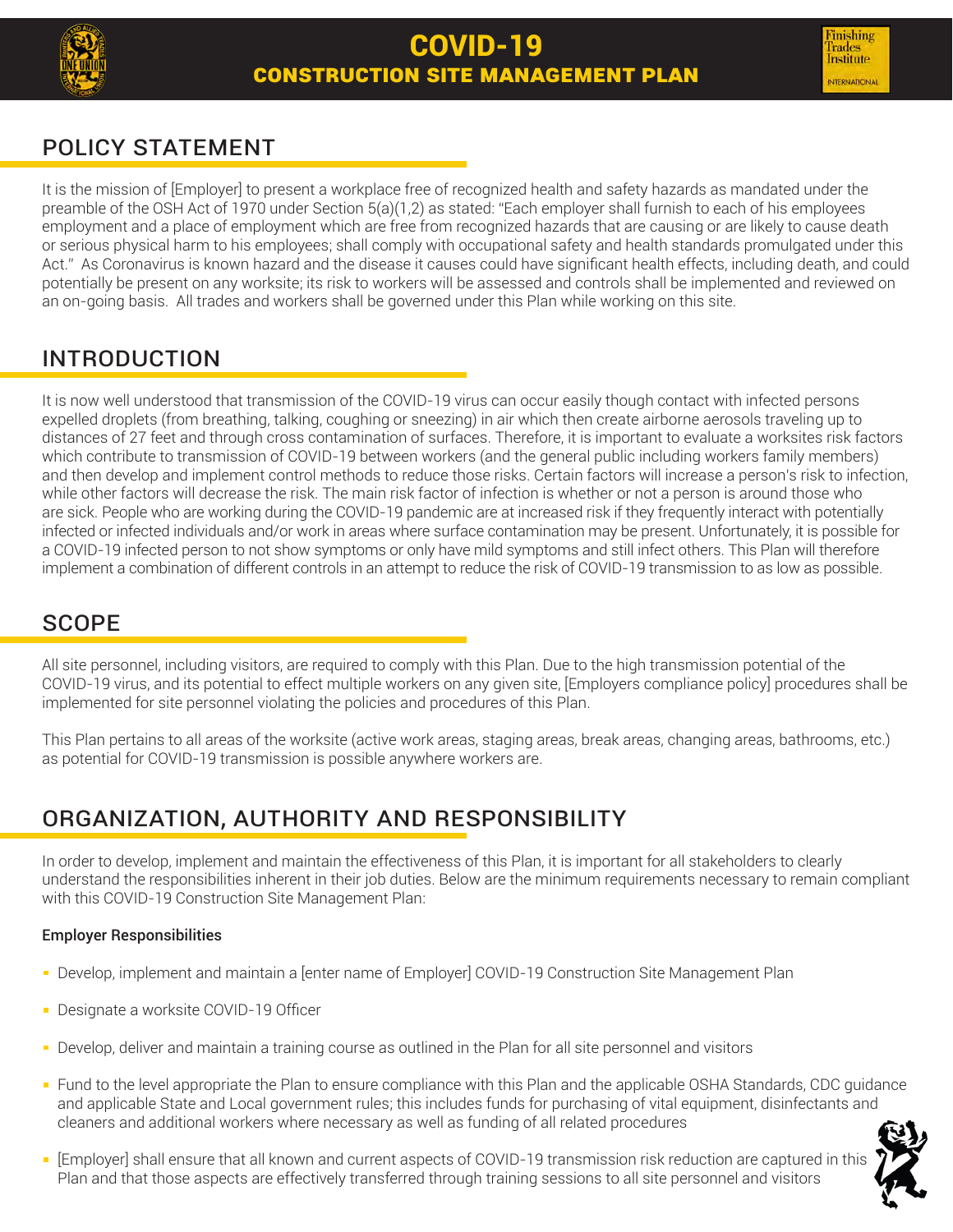

### Organization, Authority and Responsibility

#### COVID-19 Officer (CO)

- Communicate to [Employer] the level of resources required to ensure compliance with this Plan (PPE, cleaning products, work staff, work schedules, etc.)
- Conduct Jobsite Hazard Analysis (JHA)/Jobsite Safety Analysis (JSA) for COVID-19 exposure and implement controls where necessary to reduce transmission risk
- Develop and implement a procedure to conduct daily worker symptom screenings
- **Establish a "return to work" policy based on current CDC quidance**
- **Provide the appropriate amount of time for training and other Plan elements to supervisors, workers, and visitors to ensure** compliance with this Plan
- Work with Supervisors, and Workers to ensure Plan compliance and effectiveness
- Review and revise the Plan as Federal standards or guidance changes as well as new information for the implementation of best practices

#### Supervisor Responsibilities

- **Ensure that workers receive training on this Plan**
- Assure that personal protective equipment required for compliance with this plan are accessible to all site personnel and visitors  $\blacksquare$
- **Ensure site-wide compliance with this Plan**
- Identify and document Plan deficiencies followed by communication of deficiencies to the Employer's HCO in a timely manner
- Provide authority to affected workers and contractors to "stop work" when their health and safety is at risk due to Plan deficiencies.
- Investigate, document and control Plan deficiencies which may increase transmission spread and seek worker input for improvement

#### **Workers**

- Workers will fulfill all Plan related requirements (e.g. reading the Plan, training, accessing PPE, etc.) on work time
- Read and understand the Plan and sign/date that they have done so
- Comply with this Plan and its procedures to help reduce the spread of COVID-19  $\blacksquare$
- Workers will consult with their supervisor or CO whenever there are any questions regarding implementation of COVID-19 transmission risk reduction procedures
- Employees will report any concerning deficiencies in the Plan to their Supervisor or CO
- Follow appropriate safe work practices including use of engineering, administrative and personal protective equipment (PPE) controls
- Report all hazards, near-misses, incidents and accidents to supervisors as soon as it is safe to do so
- **Exercise "stop work" when Plan deficiencies are assumed or identified; record the deficient situation and immediately** communicate "stop work" reasoning to Supervisor

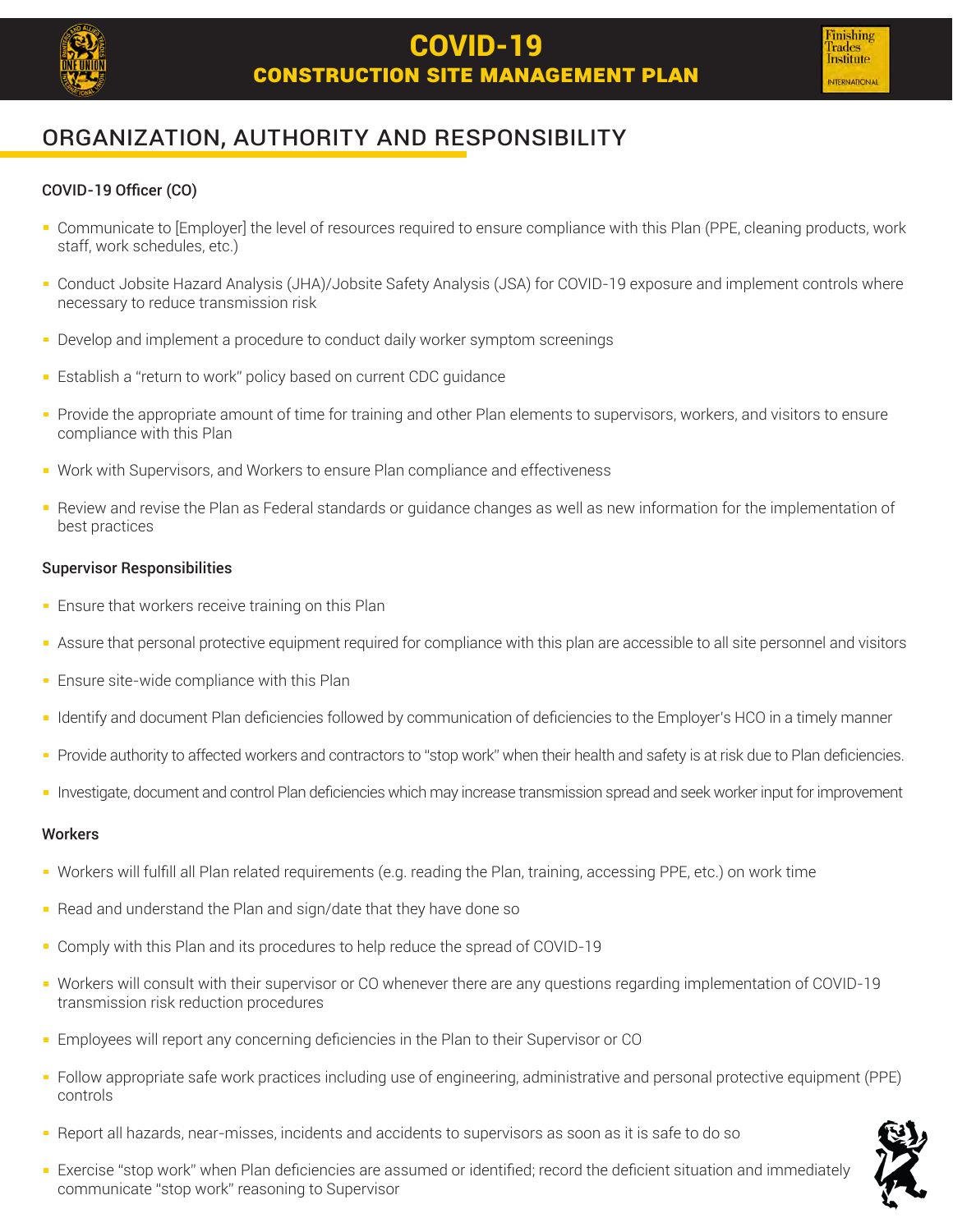

### Organization, Authority and Responsibility

#### **Visitors**

- Visitors shall read, understand and receive training on this Plan
- **Visitors will adhere to and follow applicable worker requirements as listed above**
- Visitors shall not modify Plan procedures

### **TRAINING**

Worker training is essential to the understanding and implementation of this Plan and the COVID-19 transmission reduction procedures listed within. Absent or deficient training can lead to spread of COVID-19. Training on this Plan must be delivered to workers before they return to work or visit the site and must be delivered in line with the social distancing requirements of this Plan

[Employer] will develop, deliver and maintain a COVID-19 transmission risk reduction training course which will meet applicable requirements of this Plan. The training course shall be updated as new pertinent information or guidance becomes available or when the plan is updated. The training course must include:

- Curriculum focused on the aspects of the Plan, with the overarching goal of developing the skills to effectively carryout the COVID-19 transmission risk reduction control methods
- The training must be long enough to ensure participants understand the Plan (this includes time for questions and control method hands-on if necessary)
- Course Agenda
- **Training certificates**
- Training records for each course given consisting of participants name, trainer, place, date, contact hours and copy of the course agenda
- **Qualified trainers**

In addition to initial training, the CO shall provide workers with up-to-date COVID-19 information through daily "tool box talks".

### Worksite transmission risk reduction control measures

It has been shown that transmission of the COVID-19 virus can occur from droplet, and airborne exposure from a COVID-19 infected person, as well as COVID-19 contaminated surfaces (door knobs, key pads, tools, etc.) where a person has contact with the contamination and then touches their mucous membranes (eyes, nose, mouth). The controls listed below will help reduce the risk of such transmission. Implementing and following these controls, as closely as possible, will reduce worker risk to contracting and spreading the COVID-19 virus.

#### Work site social distancing

Perhaps the best risk reduction control is social distancing in an attempt to reduce encounters between infected and susceptible (those that do not have the virus) individuals. The current CDC guidance is that if you have to be out in public, stay at least 6 feet from other people, however, research has shown that it is possible for the virus to be carried upwards of 27 feet. Therefore, the greater distance that you can place between you and another person, the greater the reduction of risk that you may become infected. In addition, recent reports have stated that as many as 25-50% of the population may carry the virus without symptoms or mild symptoms, so you may not know if someone has the virus. To reiterate, the farther you can stay away from other people, the greater protection you are giving yourself.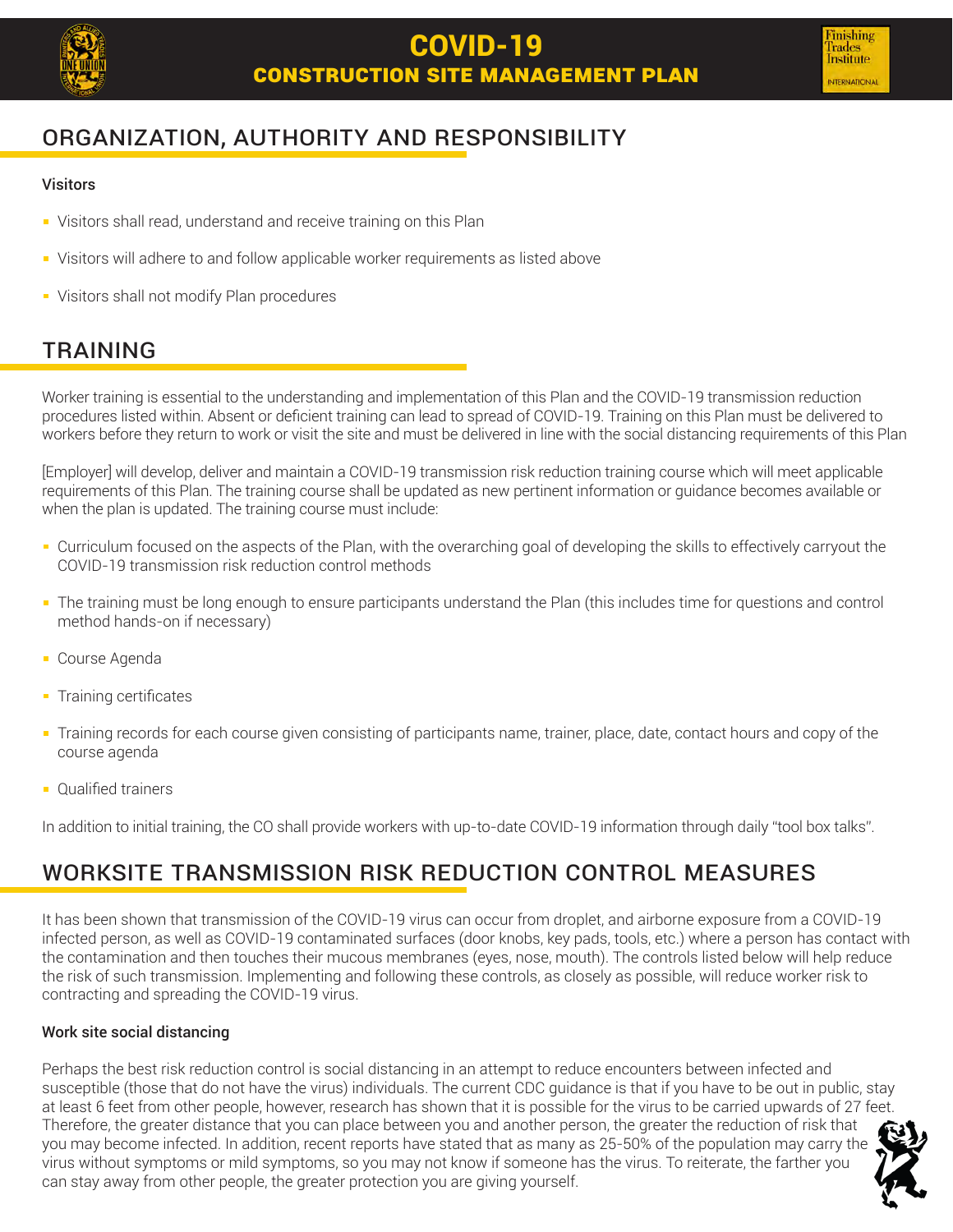

### Worksite transmission risk reduction control measures

#### The following transmission reduction controls will be followed on this worksite:

- Working from home: for workers who can perform their job at home (e.g. office staff), arrangements will be made for them to do so
- $\blacksquare$ The CO will be identifying opportunities to stagger work shifts, alternate work days, schedule jobs, etc. in an effort to reduce the number of workers on site at any given time; your supervisor will inform you of any work shift changes
- Commuting; do not commute to work on public transportation or in groups (e.g. avoid bus, rail, ridesharing, etc.). Drive/walk to work on your own. If driving, park in designated parking areas for this worksite located at XXXX
- The CO will establish Controlled Access Zones to your work area to prevent access from other trades, site visitors and the public in an effort to limit personal contact
- Checking in/out from the work site; upon checking into the worksite, maintain at least six feet between you and the person in front of you. Do not congregate in groups while waiting to enter or leave the worksite
- Work site meetings; meeting will be held with no more than 10 participants a distance of at least 6 feet between each participant shall be maintained
- Breaks and Lunch; the CO will establish a plan to stagger breaks and lunches, site personnel shall not take breaks and eat lunch together, maintain at least 6 feet between each other this will help maintain limited contact between workers
- Food trucks will be parked in a designated area on site; do not congregate and keep at least six feet between you and the next person waiting a head of you to order; all food trucks shall be required to have a procedure to reduce close interaction with customers who make purchases
- Bathroom visits; do not cointegrate or wait in line while waiting to use bathrooms or portable toilets
- Avoid working in groups; work alone (at least 6 feet apart) if possible and if it is safe to do so; for jobs requiring close contact (e.g. hanging wallboard, stabilizing ladders, working in enclosed or confined spaces, etc.) workers will wear at least N95 respirators (see PPE section below) and eye protection
- Interactions between workers when picking up or delivering equipment/materials will be minimized; schedule deliveries during times when worksite occupancy is low and organize staging of equipment/materials to minimize movement on site
- In an effort to help ensure at least six feet is maintained at common congregation areas (e.g. worksite check-in/out locations, at elevators, etc.); distance identifiers (tape on floors, cones, etc.) shall be placed every six feet to guide site social distancing efforts

NOTE: if at any time it is deemed unsafe to conduct certain work tasks with one or a limited number of workers, that task will be evaluated to determine if a safer method of execution is possible or that work will be suspended until a future time where the social distancing requirements are lifted.

### Worksite sick policy

#### The following procedures are in place at this worksite:

- The [Employer] COVID-19 sick policy will be followed while the pandemic is on-going
- If you think you have been exposed to COVID-19 or if you have symptoms of infection call your healthcare provider immediately and stay home except to get medical care and separate yourself from other people in your home until expert medical advice is given from your medical care provider.



Workers shall stay at home and not come to work if they are experiencing COVID-19 symptoms or otherwise feel sick.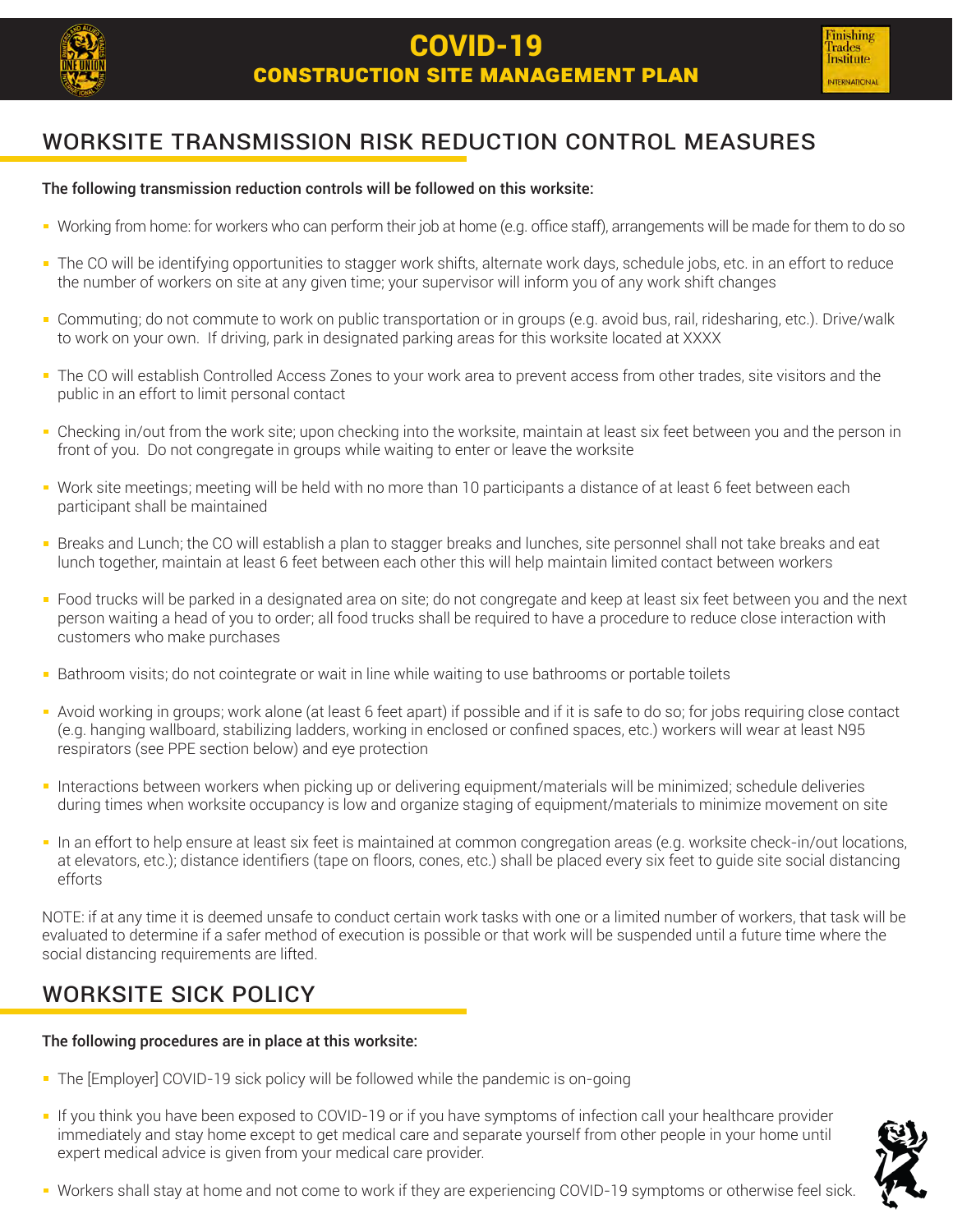

### Worksite sick policy

- A worker will be asked to leave the worksite when they start feeling sick or when they have been in close contact with a confirmed positive COVID-19 case. If someone goes home from the site due to sickness, the area where that person worked will be immediately disinfected with an EPA approved disinfectant (see contamination reduction, cleaning and disinfection section below)
- Workers are strongly encouraged to self-identify symptoms of fever, coughing, or shortness of breath each day, before the shift, mid-shift, and at home to their supervisor or the sites CO
- CO will ask sick work if they have been in close contact with other personnel on site that day
- [Employer] may implement a symptom check for workers upon arrival at the site which will include no contact thermometers and a questionnaire asking if the worker has experienced any fever, trouble breathing, shortness of breath or XXX; if the worker presents a fever of 100.4 or answers yes to any of the symptom questions, they will be asked to go home and contact their medical care provider
- The CDC guidelines for when you can discontinue home isolation and return to work will be followed for recovered sick workers wishing to resume work

### Use of Personal Protective Equipment

Workers who wear a respirator shall do so under [the Employer] Respiratory Protection Program as required under 29 CFR 1910.134 via 29 CFR1926.103 including medical clearance, fit testing, training, cleaning, maintenance and storing. All use of PPE shall be governed under [the Employer] PPE Program in accordance with 29 CFR 1926 Subpart E.

### On this worksite, PPE shall be administered to all personnel on site for required use as follows:

- NIOSH-approved respirator certified as N95 or higher (e.g. N99 or N100) and eye protection for those working in close contact with others; NOTE, while safety glasses are a typical component of construction site PPE, any attempt to prevent virus laden aerosols from contacting the eyes will help to reduce transmission risk
- Facemasks, defined here as filtering facepieces with an efficiency lower than an N95 respirator, such as a medical facemask, will be worn by all other personnel while on site (e.g. workers who are not in close contact with others, visitors, etc.); NOTE; the CO may at any time require site wide N95 use (or higher) for all personnel on site
- Respirators designated as "disposable" shall not be worn more than one shift; and a new disposable respirator will be given to workers at the beginning of each shift

Protective gloves may also be assigned by the CO or Supervisor if contact with high-touch areas is possible

All reusable respirators and PPE shall be decontaminated and stored in accordance with [the Employers] Respiratory Protection and PPE Programs

All other worksite required PPE, for use in protecting workers against general and task specific construction hazards, must also be worn as required and in accordance with [Employers] Respiratory Protection and PPE Programs

NOTE: if a worker is not required to wear a respirator, they still may do so voluntarily under the voluntary use appendix of the Respiratory Protection Standard (29CFR1919.134 Appendix D)

### Contamination reduction, cleaning and disinfection

Since COVID-19 may survive outside of the body upwards of 72 hours, it is important that we limit touching high contact items/areas and clean and disinfect them as much as necessary to reduce the risk of contracting COVID-19 through contamination transfer from our hands to our eyes, nose and mouth.

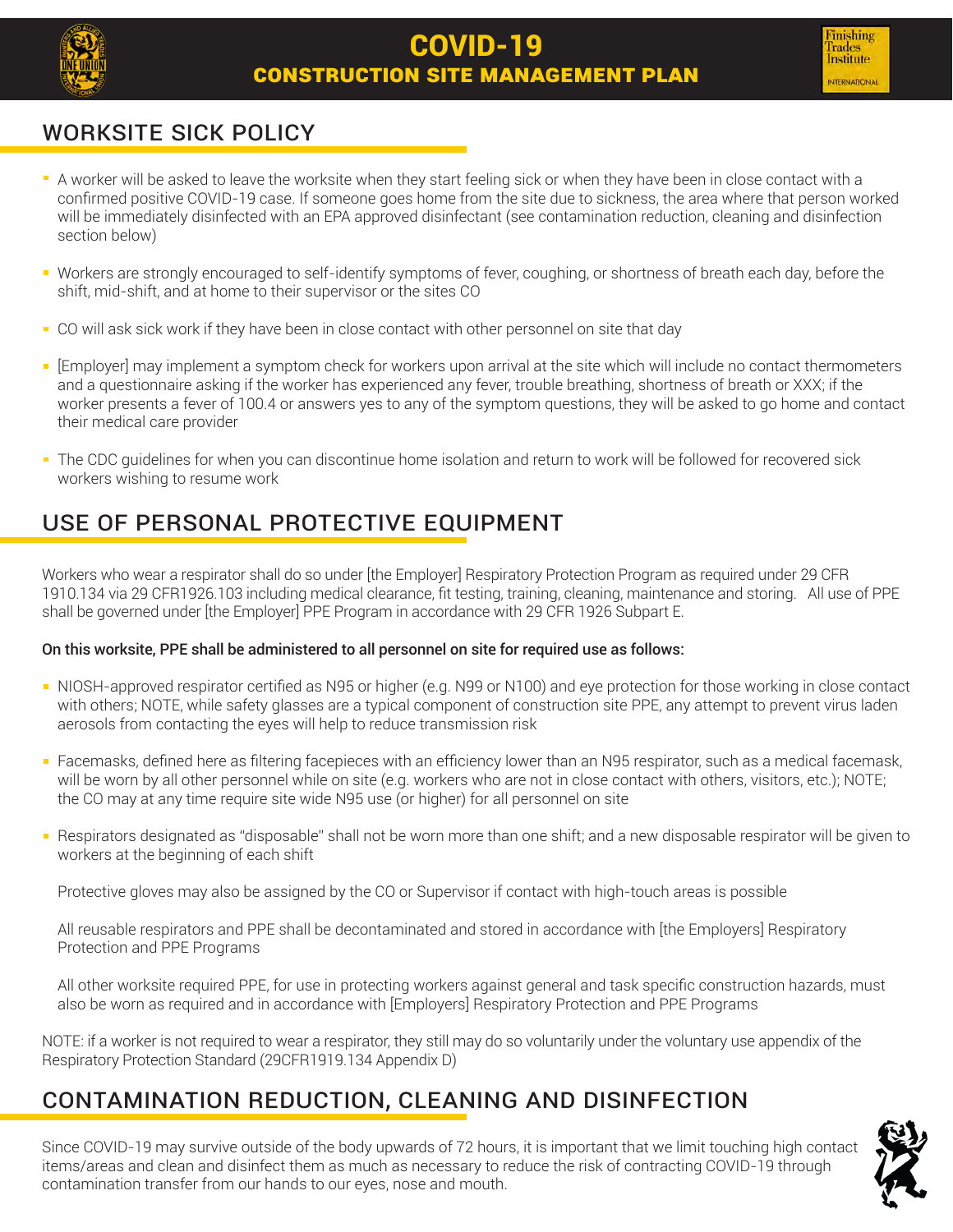

### Contamination reduction, cleaning and disinfection

#### The following contamination reduction, cleaning and disinfection methods will be used at this worksite:

- Workers are encouraged not share other workers' PPE, phones, or other work tools and equipment
- This site has a "non-contact policy", site personnel are not to shake hands, high five, etc. while the pandemic is on-going  $\blacksquare$
- Workers are required to use their own food containers and water bottles from home
- Soap and water wash stations will be placed outside of portable toilets and located at common areas (e.g. break areas, tool cribs, etc.)
- Signs reminding site personnel to avoid touching their eyes, nose, and mouth, frequently washing their hands, covering coughs/sneezes, locations of wash stations and social distancing policies will be posted around the site in common areas
- Hand washing guidelines will be posted at each wash station which will include: wash your hands often with soap and water for at least 20 seconds;
	- **Before entering the jobsite and before you go home**
	- **E** After touching high-touch areas such as door knobs, handles, atm key pad, etc.
	- When hands are visibly dirty
	- After going to the bathroom
	- **E** After blowing your nose, coughing, or sneezing
	- $\Box$  Before eating or drinking
- Frequently touched objects (including tools), surfaces and areas will be cleaned and disinfected frequently with an EPA's Registered Antimicrobial Products for Use Against Novel Coronavirus SARS-CoV-2, the Cause of COVID-19 listed product; the CO shall designate a disinfecting and cleaning personnel for each work shift (disinfecting and cleaning personnel shall receive necessary Hazard Communication Training in accordance with [Employers] Hazcom Program as required by 29 CFR1926.59)
- Change out areas will be designated for workers wanting to change out of work clothing before they leave the site